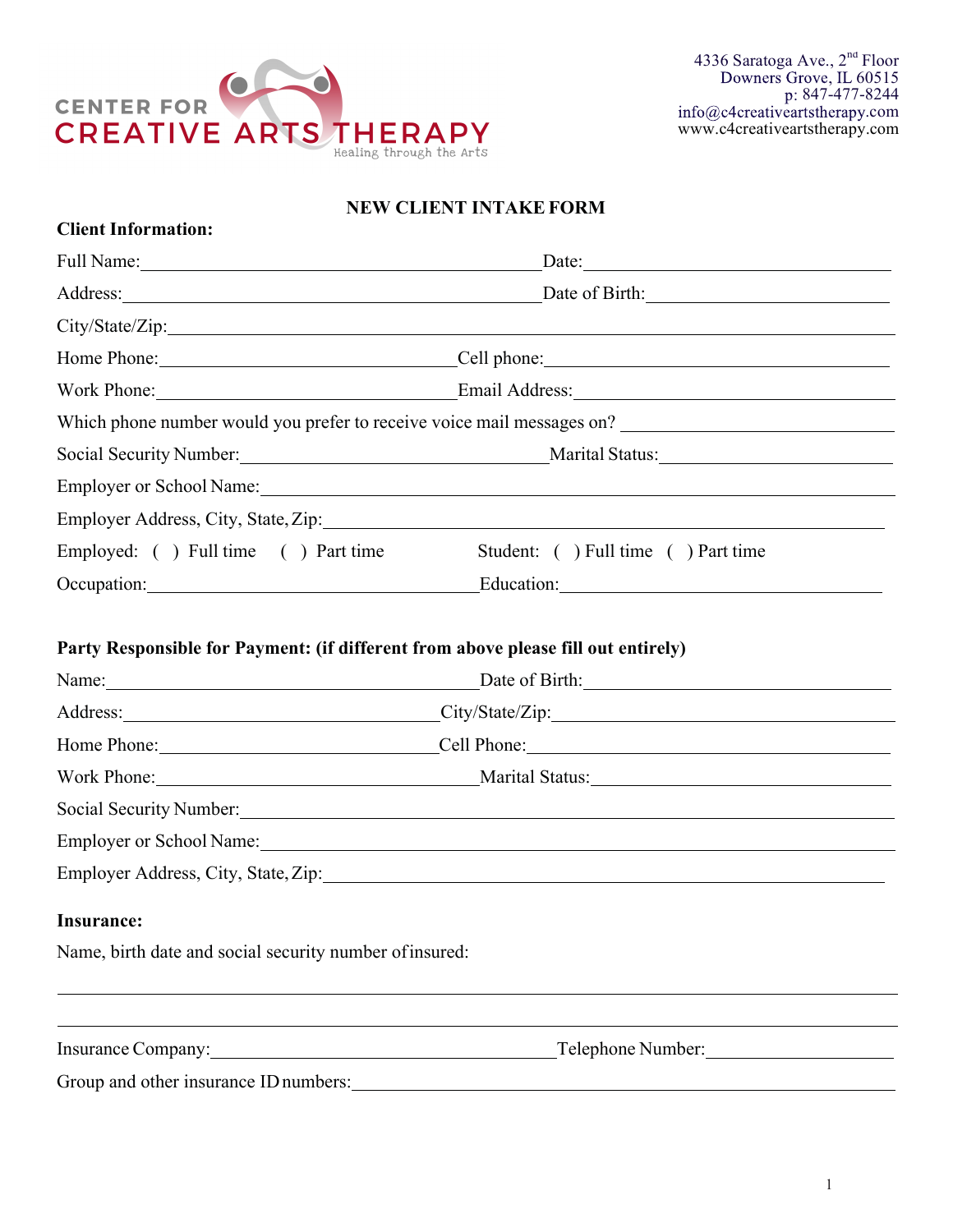# **Medical Information:**

| Health Problems:                       |
|----------------------------------------|
| Physician Name and Phone Number:       |
|                                        |
| <b>Current Medications and Dosage:</b> |

## **Please read and sign the following agreement. Do not sign it unless it is clear toyou.**

I have reviewed the **Psychotherapist-Client Services Agreement** and the **Notice of Privacy Practices**. I understand my and Creative Clinical Consulting, LLC's rights and responsibilities, and agree to be bound by those documents. I understand that my therapist may, and give permission for my therapist to, discuss my case with other therapists at Creative Clinical Consulting, LLC and within the Creative Clinical Consulting community for supervisory purposes and collaborative treatment as indicated by my therapist's judgment. I give Creative Clinical Consulting, LLC permission to bill my insurance company for services. I understand that I am responsible for paying my fee, regardless of whether my insurance coversit.

| Signed:  | Date: |  |
|----------|-------|--|
|          |       |  |
| Witness: | Date: |  |
|          |       |  |

**I authorize Creative Clinical Consulting, LLC/Center for Creative Arts Therapy to charge my credit card (Visa, Discover or Master Card) for any balances overdue by 30 days.**

| Signature                                       | Credit Card Number                                                            | Exp. Date                                                     |
|-------------------------------------------------|-------------------------------------------------------------------------------|---------------------------------------------------------------|
| <b>Office Use Only below this line</b>          |                                                                               |                                                               |
| Diagnosis Code:                                 | Session Fee:                                                                  |                                                               |
| Pre-certification and verification of benefits: |                                                                               |                                                               |
| Deductible:                                     | % paid by insurance:                                                          | Maximum fee:                                                  |
| Yearly Maximum:                                 | Lifetime maximum:                                                             | Marital covered?                                              |
| How to bill?                                    |                                                                               |                                                               |
|                                                 |                                                                               |                                                               |
| If client has BCBS insurance:                   |                                                                               | Date of current Illness/injury:                               |
|                                                 |                                                                               |                                                               |
| <b>Billing Instructions:</b>                    |                                                                               |                                                               |
| $\Box$ File with insurance company              |                                                                               | $\Box$ Request insurance company to reimburse client directly |
|                                                 | $\Box$ Client will handle insurance if any $\Box$ Send monthly bill to client | $\Box$ Do not bill client                                     |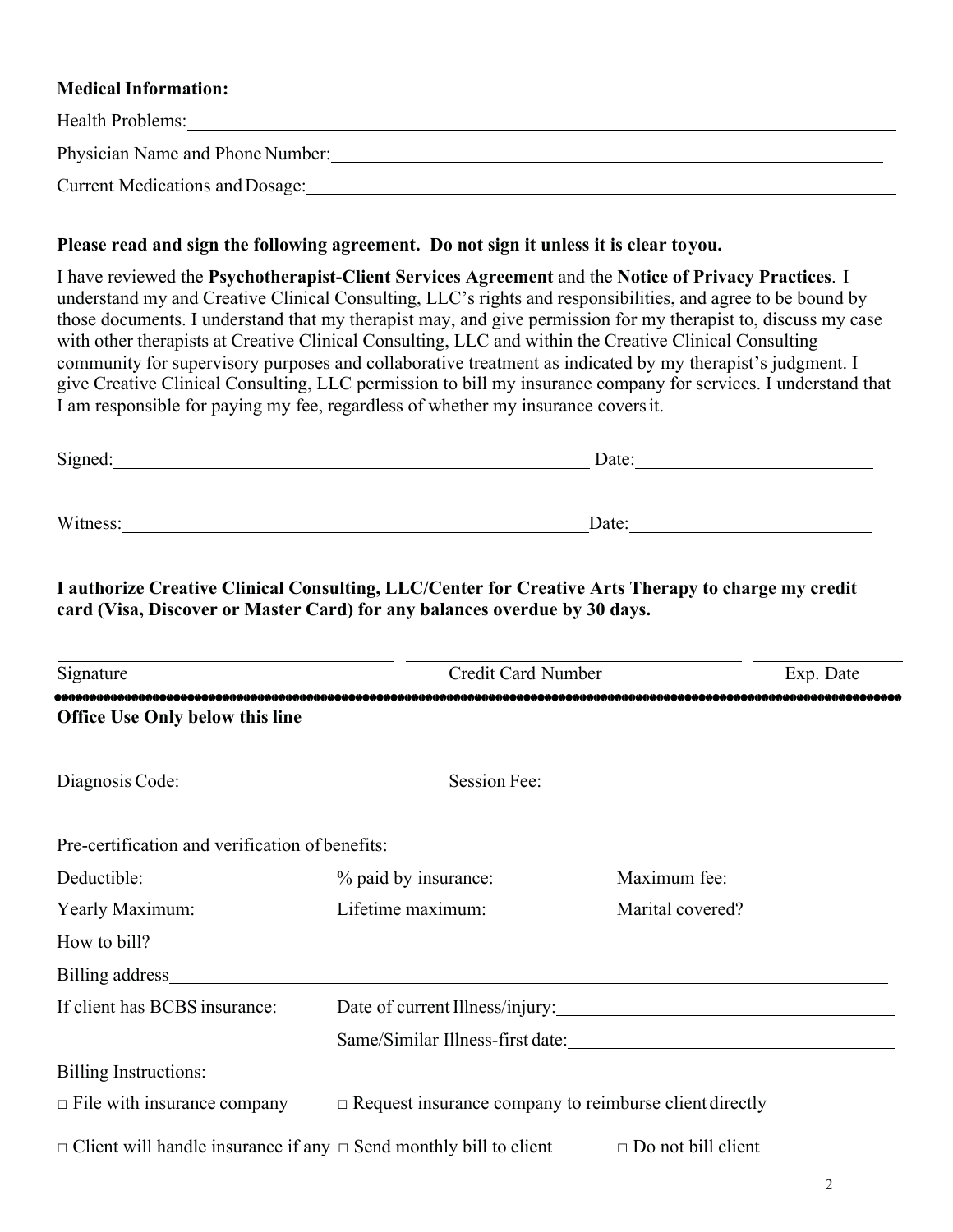# **PSYCHOTHERAPIST – CLIENT SERVICES AGREEMENT**

Welcome to **Creative Clinical Consulting, LLC/Center for Creative Arts Therapy**. We are glad you have chosen us as your place for personal growth and recovery. This document contains important information about our professional services and business practices. **Please read it carefully** and feel free to discuss any questions you have with your therapist.

## **PHILOSOPHY OF CARE AT CENTER FOR CREATIVE ARTS THERAPY**

We believe that treatment of the whole person is necessary for growth and development. This means that psychological, physical, spiritual, relational and fiscal issues may be addressed in therapy. Therapy may occur in a talk-therapy style and/or may include experiential components. Furthermore, therapy is most effective when the Client is active in the therapeutic process. This means you will be expected to work on things discussed in therapy both during session and at home.

Psychotherapy has both benefits and risks. Risks sometimes include painful feelings such as sadness, guilt, anxiety, anger, loneliness and helplessness. Therapy also often involves discussing unpleasant aspects of anxiety and distress as well as better relationships, greater self-esteem and resolution of specific problems. Unfortunately there are no guarantees of therapy outcomes.

Therapy can be extremely helpful and fulfilling, and it takes work both in and out of sessions to be most effective. It requires active involvement, honesty, and openness in order to change thoughts, emotional reactions and/or behaviors. There are benefits and risks to therapy. Potential benefits include increased healthy habits, improved communication and stability in relationships, and lessening of distress. Some potential risks include increased uncomfortable emotions as you self-explore, and changes in dynamics or communication with significant people in your life. Sometimes couples that come for therapy choose to end their relationships. Although there are many benefits to therapy, there is no guarantee of positive or intended results.

If during your work together with your therapist, noncompliance with treatment recommendations becomes an issue, we will make effort to discuss this with you to determine the barriers to treatment compliance. At times, treatment noncompliance may necessitate termination of therapy service. We encourage you to discuss any concerns you have about our work together directly so that we can address it in a timely manner. Other factors that may result in termination of therapy include, but are not limited to, violence or threats toward us, or refusal to pay for services after a reasonable time and attempts to resolve the issue.

## **THE FIRST FEW SESSIONS**

In the first few sessions your therapist will want to evaluate your treatment needs and learn more about you. During this time you and your therapist will work together to create treatment goals and an initial plan for treatment. Most importantly, this is your time to evaluate your comfort level and confidence in your choice of therapist. Your therapist will also be evaluating if they are a good choice of therapist for you and your specific needs and goals at this time. If for some reason you do not feel as though you are with the right therapist for you, please tell your therapist, as we would like to assist you in finding the rightmatch.

## **CONTACTING THERAPISTS AND EMERGENCIES**

If needed, you can leave your therapist a message on our 24-hour answering service at 847-477- 8244. When you leave a message, include your telephone number even if you think we already have it, and best times to reach you. Therapists check their voice mail each business day unless they are unavailable for an extended period of time. If we are unavailable for an extended time, such as on vacation, we will inform you of the contact information for the therapist on-call during our absence, and their contact information will be included in your therapist's outgoing voicemail message. Therapists will make every effort to return calls within 48 hours. It is best to leave some times when you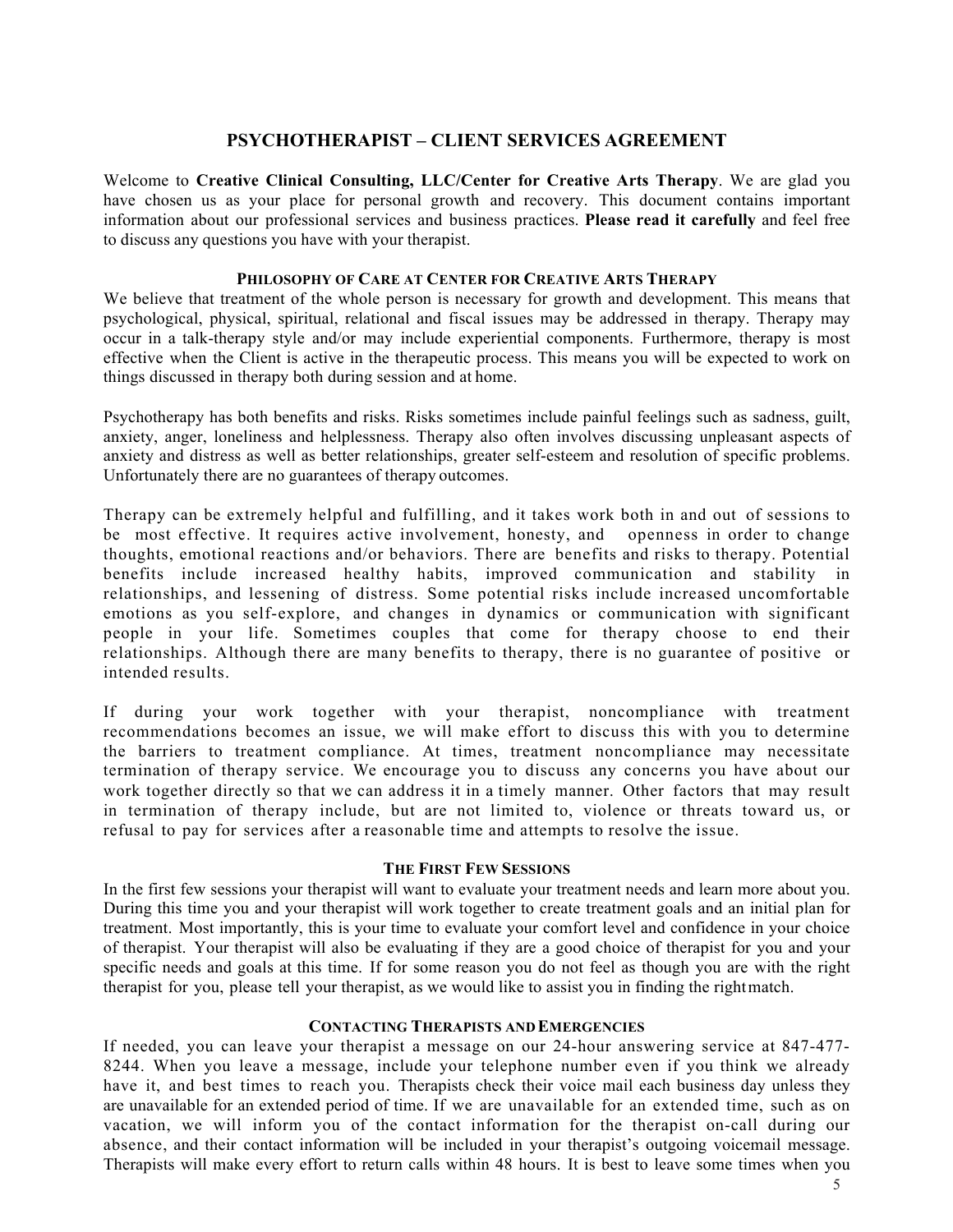are available to be reached. If you need to reach your therapist more urgently you can call Azizi Marshall on her direct line at 847-477-8244.

Please do not contact us through text messages or emails regarding clinical issues. These are not secure communications, and there is a possibility that we will not get the message in a timely manner, or that communication will be interpreted in an unclear manner. If you need to contact your therapist between sessions, please call 847-477-8244. Text messages and emails are only to be used for scheduling, changing or canceling appointments.

**If you are in an emergency situation and cannot wait for us to return your call, contact your psychiatrist, go to the nearest emergency room or call 911.** Do not contact us by email or fax in an emergency, as we may not get the information quickly.

#### **PROFESSIONAL RECORDS**

The laws and standards of the mental health profession require therapists to keep Protected Health Information (PHI) about you in your clinical record. It is important to understand that pursuant to the Health Insurance Portability and Accountability Act (HIPAA) of 1996 and updated in 2013, your therapist may keep PHI about you in two sets of professional records. One set is your clinical chart, which may be accessed by third parties (such as insurance companies) with your written authorization. Some therapists keep a second record, referred to as Psychotherapy Notes. These notes are only for use by your therapist and may include contents of therapeutic conversations, analysis of those conversations and how they impact treatment. These notes are kept separate from your clinical record and cannot be released to insurance companies without your authorization. Insurance companies cannot penalize you if you refuse to authorize disclosure of psychotherapy notes. You may examine and/or receive a copy of your clinical and psychotherapy notes if you request this in writing. Because these records can be misinterpreted it is recommended that you review them in the presence of your therapist or have them forwarded and reviewed with another mental health provider. Your therapist may charge a copying fee if you request of copy of these records.

#### **RECORDS OF MINORS**

Clients under 12 years of age and their parents should be aware that the law allows parents to examine their child's treatment records. Parents of children between 12 and 18 cannot examine their child's records unless the child consents and the therapist finds no compelling reason to deny the access. Parents can request information concerning their child's current physical and mental condition, diagnosis, treatment needs, services provided, and services needed. Since parental involvement is usually crucial to successful treatment, it is recommended that Clients between 12 and 18 years of age and their parents enter into an agreement that allows parents access to treatment information.

For children under the age of 18, all paperwork should be co-signed by both parents. Signature of both parents is required in all cases of separation and all divorce situations involving any type of joint custody. Although not required by law, it is preferred to have both parents agree to treatment even in cases of sole custody with no stipulation regarding medical treatment.

### **COST**

Therapy is a commitment of time, energy and financial resources. If you have health insurance, it is important for you to verify your mental health benefits so you understand your coverage prior to your appointment. Some insurance companies require a precertification before the first appointment or they will not cover the cost of services.

Our current fees are as follows:

- Initial Intake Appointment: \$150.00 (60 minute session)
- Subsequent Therapy: \$135.00 (50 minute session)
- Patients with insurance: the negotiated rate with each insurance company. These fees are reviewed annually and may be subject to change.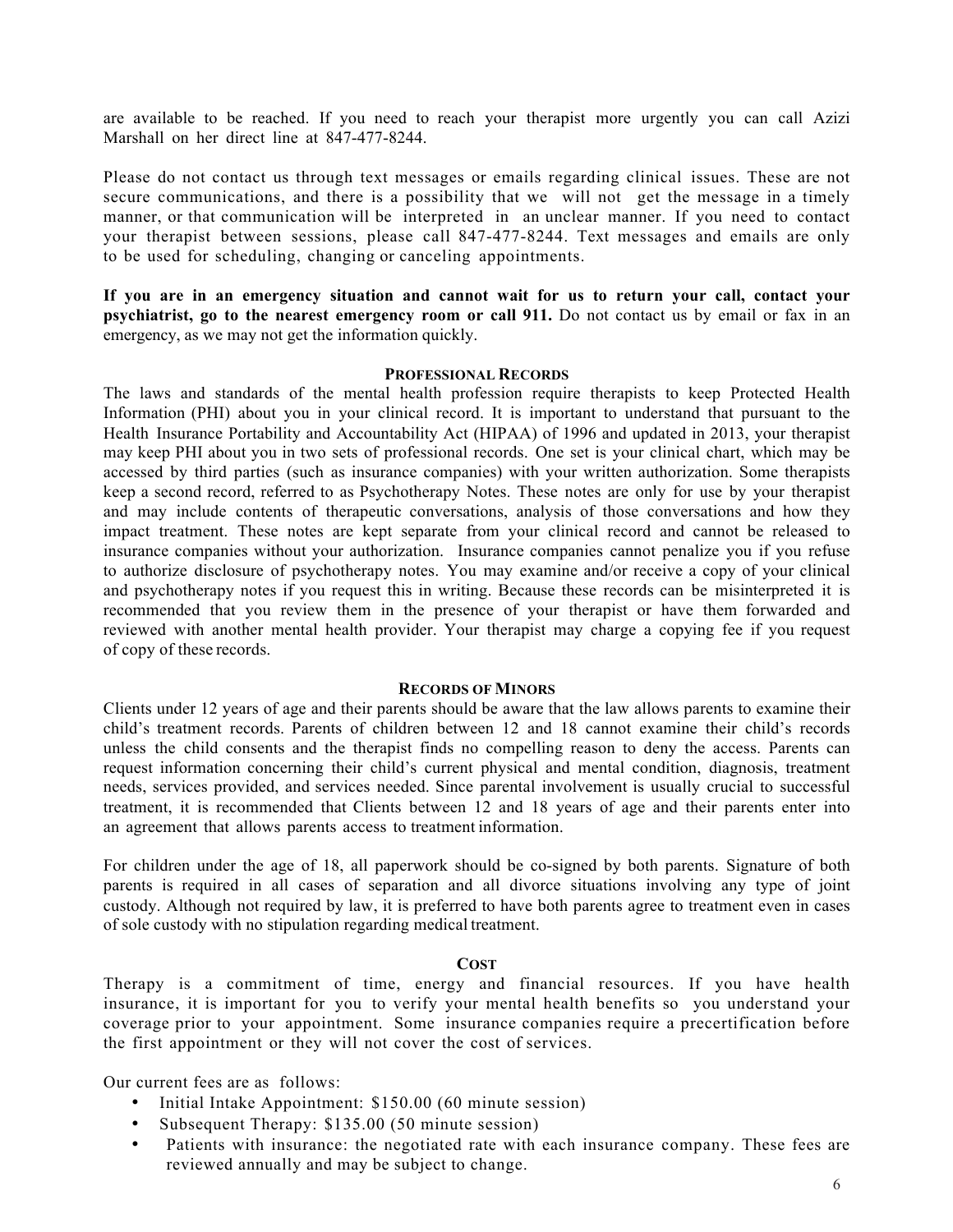For individuals struggling to afford co-payments or cost of sessions please speak with your therapist about your situation since it is likely that we could work out an alternative financial arrangement. It is also important to know that fees may be charged for lengthy telephone conversations and time spent providing other services on your behalf. This may include extensive report writing, preparation and photocopying records or treatment summaries, consulting with other professionals with your consent, and attendance at staffing. If you become involved in legal proceedings that require your therapist's participation you will be expected to pay for all of their professional time including preparation and transportation costs, even if they are called to testify by another party. Please discuss this with your therapist so that you clearly understand what services you will be charged for. In addition, therapists reserve the right to limit phone calls or other uses of their time to what they consider clinically appropriate. They will discuss these limits with you should they become an issue.

#### **USE OF INSURANCE**

We are happy to provide you with a detailed receipt to help you seek reimbursement from your insurance company. You may want to call them to ask if your plan has "out-of-network mental health benefits" and get details about your benefits. In addition, you must qualify for a mental health diagnosis in order to have insurance reimburse you for treatment. Insurance generally does not cover relationship/marriage counseling. If this arrangement does not work for you, we are happy to help you find another provider who is on your insurance provider panel.

Insurance is a complex issue. **We ask our Clients to call their insurance company to discover what mental health/chemical dependency coverage is available.** Mental health coverage is usually different than physical health coverage. Please ask your insurance company if you need pre-certification, what your co-pay is given our hourly rate, and how many sessions you are allowed in what period of time. We reserve the right to call your insurance company and verify coverage and benefits. We also ask that you assume the responsibility of tracking the usage of allotted sessions. In this regard you should take the initiative to discuss with your therapist (1) the number of sessions remaining before further approval is needed, and (2) when no further sessions are available under your policy.

**Ultimately you are responsible for full payment of fees that your insurance company does not agree to cover.** Therefore it is important for you to fully understand your coverage benefits regarding mental health. You will be responsible for discussing with your health insurance company any disputes regarding coverage. If you are disputing a claim for lack of payment with your insurance company, Creative Clinical Consulting, LLC/Center for Creative Arts Therapy may request that you pay your balance with us and agree to be reimbursed by the insurance company at a later date if the matter is eventually resolved.

### **OTHER BILLING ISSUES**

Creative Clinical Consulting, LLC/Center for Creative Arts Therapy, has a 24-hour cancellation policy for all sessions including group therapy. Cancellations or missed appointments without 24 hours notice will be subject to full fee charge, and insurance companies do not pay charges for missed appointments.

We ask that you provide a credit card number for us to keep on file to cover balances that are more than 30-days overdue. We will notify you in the event that we bill your card.

Creative Clinical Consulting, LLC/Center for Creative Arts Therapy, does use a collections agency and may do so if an account is 30-days past due and compliance with a suitable payment plan has not occurred. If it is necessary to take legal action to collect fees, then attorney's fees and costs will be included in the claim. Rather than enter an adversarial situation we encourage you to speak directly to your therapist should financial issues arise which make timely reimbursement impossible.

Acceptable forms of payment include cash, check and major credit cards, and payment is expected at the time of service.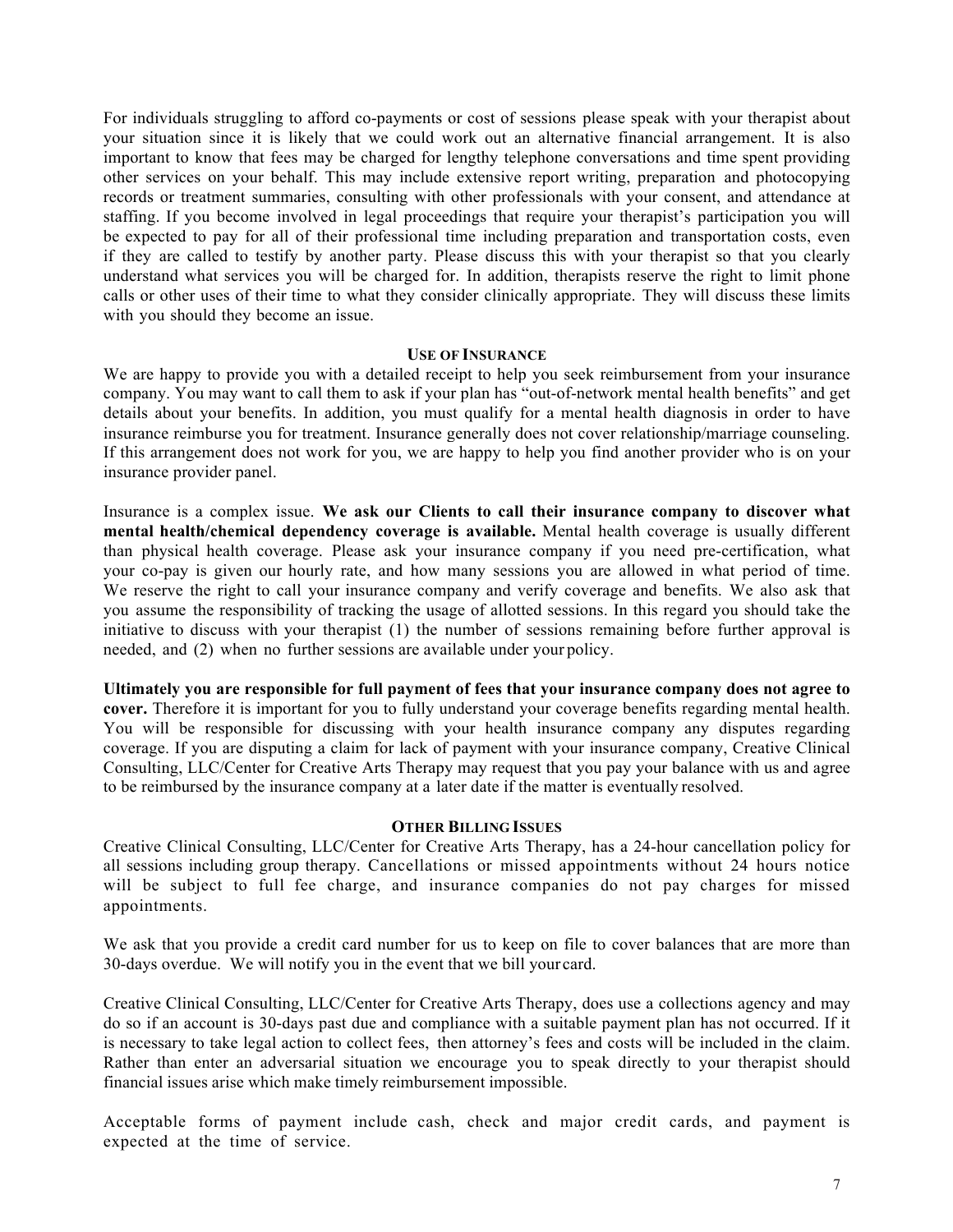#### **SOCIAL MEDIA POLICY**

In order to maintain your confidentiality and our respective privacy, we do not interact with current or former clients on social networking websites. We do not accept friend or contact requests from current of former clients on any social networking sites including; Twitter, Facebook, LinkedIn, etc. We will not respond to friend requests or messages through these sites.

We will not solicit testimonials, ratings or grades from clients on websites or through any means. We will not respond to testimonials, ratings or grades on websites, whether positive or negative, in order to maintain your confidentiality. Our hope is that you will bring concerns about our work together to the therapy session so we can address concerns directly.

Please do not contact us through text messages or emails regarding clinical issues. These are not a secure communications, and there is possibility that we will not get the message in a timely manner, or that communication will be interpreted in an unclear manner. If you need to contact your therapist between sessions, please call 847-477-8244. Text messages and emails are only to be used for scheduling, changing or canceling appointments.

## **COURT RELATED SERVICES**

We do not provide or perform evaluations for custody, visitation or other forensic matters. Therefore, it is understood and agreed that we cannot and will not provide any testimony or reports regarding issues of custody, visitation or fitness of a parent in any legal matters or administrative proceedings.

If we are contacted by an attorney regarding your treatment (either at your behest or related to a legal matter you are involved in) please note the following:

- We charge \$200/hour to prepare for and/or attend any legal proceeding and for all court related services.
- Charges for court related services are not covered by insurance.
- Court related services include: talking with attorneys, preparing documents, traveling to court, depositions and court appearances.
- If our fee is not paid by the court or attorneys, you will be charged for the time we spend responding to legal matters
- You will also be charged for any costs we incur responding to attorneys in your case, including but not limited to fees we are charged for legal consultation and representation by our attorneys.

### **CONFIDENTIALITY**

**Illinois law protects the privacy of all communications between a Client and a mental health provider.** In most situations, if you are 18 years of age or older, your therapist can only release information **about your treatment to others if you sign a written authorization form and meet certain legal requirements imposed by HIPAA and/or Illinois law. However, there are several situations in which no authorization is required. Please see Creative Clinical Consulting, LLC/Center for Creative Arts Therapy, Notice of Privacy Practices for further explanation and clarification.**

**Therapists are mandated reporters and as such we have the legal obligation of notifying appropriate authorities in the following situations. Please note that these situations are handled with the utmost care to protect those at risk for harm and with respect to the Client's confidentiality.**

- If your therapist believes that you present a clear, imminent risk of serious physical or mental injury or death to yourself.
- If you have made a specific threat of violence against another or if your therapist believes you present a clear, imminent risk of serious physical harm to another.
- If your therapist has reasonable cause to believe that a child under 18 known to your therapist in her professional capacity may be abused or neglected by a parent, caretaker, or other person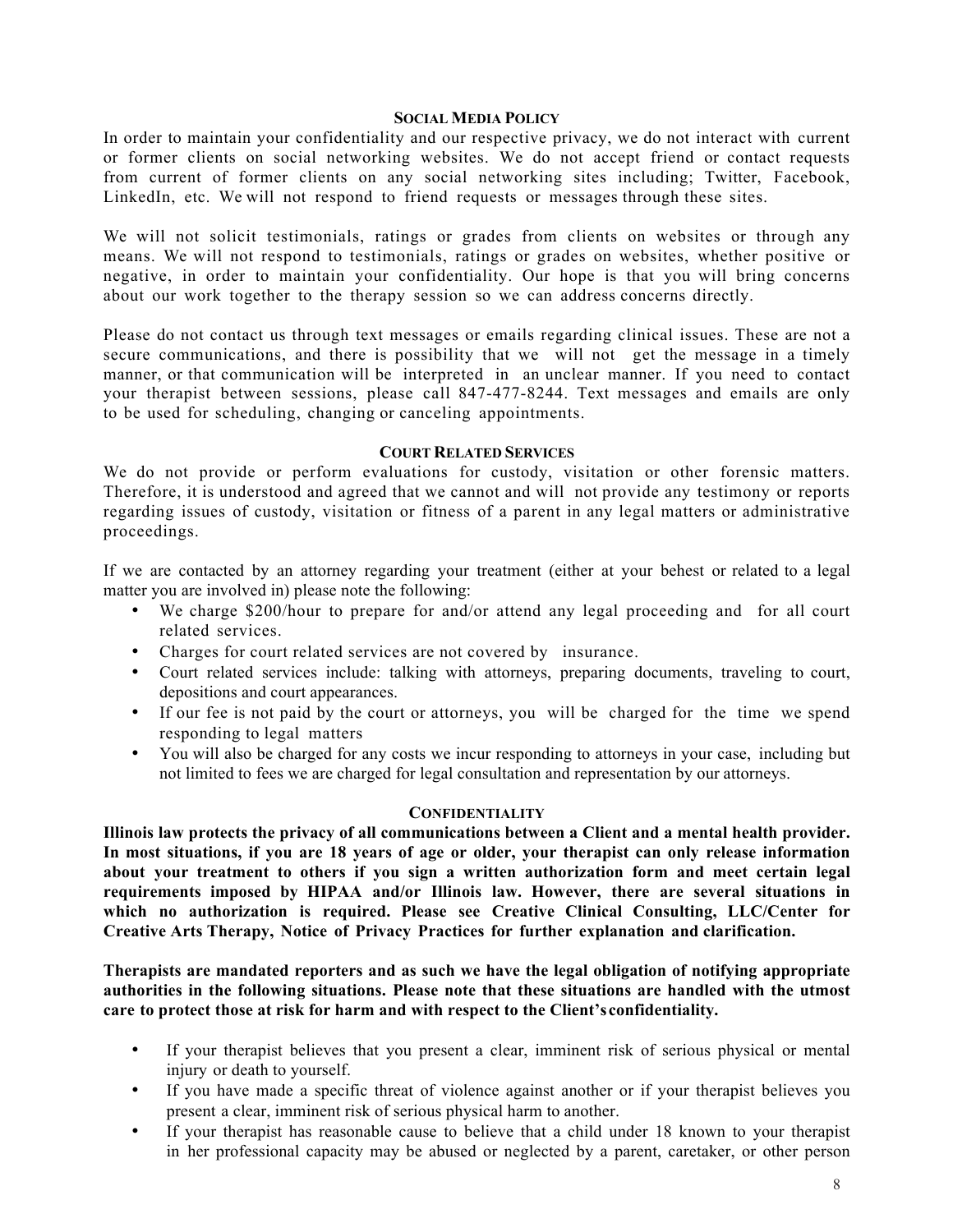responsible for the child's welfare.

- If your therapist has reason to believe that an adult over 59 years old, or under 60 years old and who is disabled, has been abused, neglected, or financially exploited in the preceding 12 months.
- In accordance with Illinois Firearm Concealed Carry Act of 2013 if you are determined to be a clear and present danger to yourself or others, developmentally disabled or intellectually disabled your therapist may be responsible for reporting your mental health information to the Illinois Department of Human Services.

#### **STATEMENT OF INDEPENDENCE**

Creative Clinical Consulting, LLC/Center for Creative Arts Therapy is comprised of multiple independent practitioners. That said, Creative Clinical Consulting, LLC/Center for Creative Arts Therapy is not responsible for the actions of the other professionals at Creative Clinical Consulting, LLC/Center for Creative Arts Therapy. Although independent from other practitioners, we sometimes consult with them regarding our Clients' situations. By signing below you grant your therapist permission to consult with the other practitioners at Creative Clinical Consulting.

#### **TERMINATION**

Deciding when therapy is complete is meant to be a mutual decision, and we will discuss how to know when therapy is nearing completion. Sometimes people begin to schedule less frequently to gradually end therapy. Others feel ready to end therapy without a phasing out period of time.

### **QUESTIONS**

If during the course of your therapy, you have any questions about the nature of your therapy or about your billing statement, please ask.

## **A FINAL WORD**

The counseling relationship is a very personal and individualized partnership. We want to know what you find helpful and what, if anything, may be getting in the way. We want you to feel free to share with me what I can do to help.

Please ask before signing below if you have any questions about psychotherapy or Creative Clinical Consulting/Center for Creative Arts Therapy's policies. Your signature below indicates that you are making an informed choice to consent to therapy and understand and accept the terms of this agreement.

| Signature of Client (12 years and older)               | Date |
|--------------------------------------------------------|------|
| Signature of Parent/Guardian (children up to 18 years) | Date |
| Signature of Parent/Guardian (children up to 18 years) | Date |
| Therapist Signature                                    | Date |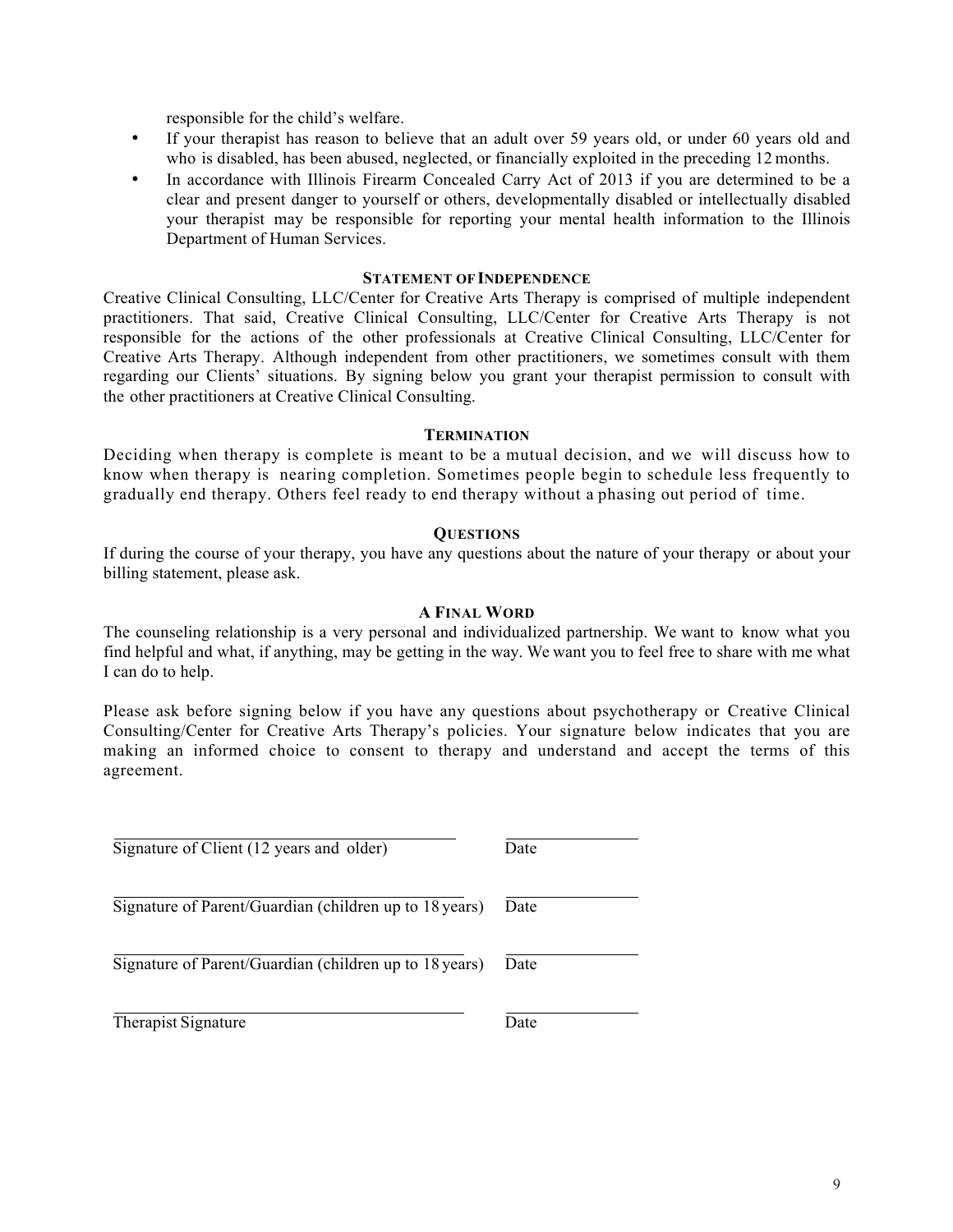

# **PAYMENT CONSENT FORM / CREDIT CARD ON FILE**

| Client Name |                                                                                                                         |       |        |
|-------------|-------------------------------------------------------------------------------------------------------------------------|-------|--------|
|             | Last.                                                                                                                   | First | Middle |
|             | Payments are due at the time of service. I agree to be responsible for full payment of my bill due to Creative Clinical |       |        |
|             | Consulting, LLC. I understand that Creative Clinical Consulting, LLC/Center for Creative Arts Therapy prefers to        |       |        |

receive payment in the form of check or cash. I also understand that Creative Clinical Consulting, LLC/Center for Creative Arts Therapy may charge my credit card for any unpaid or overdue balances. I agree to provide a current, valid credit card for this purpose. I understand that charges may appear on my credit card statement as Professional Charges, Square, or Creative Clinical Consulting, LLC/Center for Creative Arts Therapy. For your convenience, in lieu of paying at each session, you may opt to have Creative Clinical Consulting, LLC/Center for Creative Arts Therapy charge your payments once per month, at the beginning of the month. Please be aware that we will NOT notify you of credit card being charged ahead of time, and you will receive a paid statement as a receipt if your credit card is charged. I authorize Creative Clinical Consulting, LLC/Center for Creative Arts Therapy to charge my credit/debit card for professional services asfollows:

| Please Initial  | This visit only, for the amount of \$            |  |                                                                                                                                                                                                                                    |
|-----------------|--------------------------------------------------|--|------------------------------------------------------------------------------------------------------------------------------------------------------------------------------------------------------------------------------------|
|                 | will be made at the beginning of each month.     |  | Please charge my card for all balances that accrue each month (30 days). Charges                                                                                                                                                   |
|                 | Recurring charges, _____weekly, _____ per visit. |  |                                                                                                                                                                                                                                    |
|                 | company (required) within 30 days.               |  | To charge my card for the balance of fees not paid by myself or insurance                                                                                                                                                          |
| Type of Card:   |                                                  |  | Visa _____MasterCard ______Discover _______Medical Flex/Savings                                                                                                                                                                    |
|                 |                                                  |  |                                                                                                                                                                                                                                    |
|                 |                                                  |  |                                                                                                                                                                                                                                    |
|                 |                                                  |  | Credit Card Number<br>France Credit Card Number<br>The Contract of Contract Contract Contract Contract Contract Contract Contract Contract Contract Contract Contract Contract Contract Contract Contract Contract Contract Contra |
| Expiration Date |                                                  |  | A 3-digit number on<br>the back of credit card                                                                                                                                                                                     |

I understand that by signing below, I am authorizing Creative Clinical Consulting, LLC/Center for Creative Arts Therapy to charge my card in the manner indicated by my initials above. These balances may include co-pays, co-insurance amounts, out of pocket payments, or deductibles. I understand that Creative Clinical Consulting, LLC/Center for Creative Arts Therapy will provide me a statement as proof of payment.

Card Holder Signature: Date: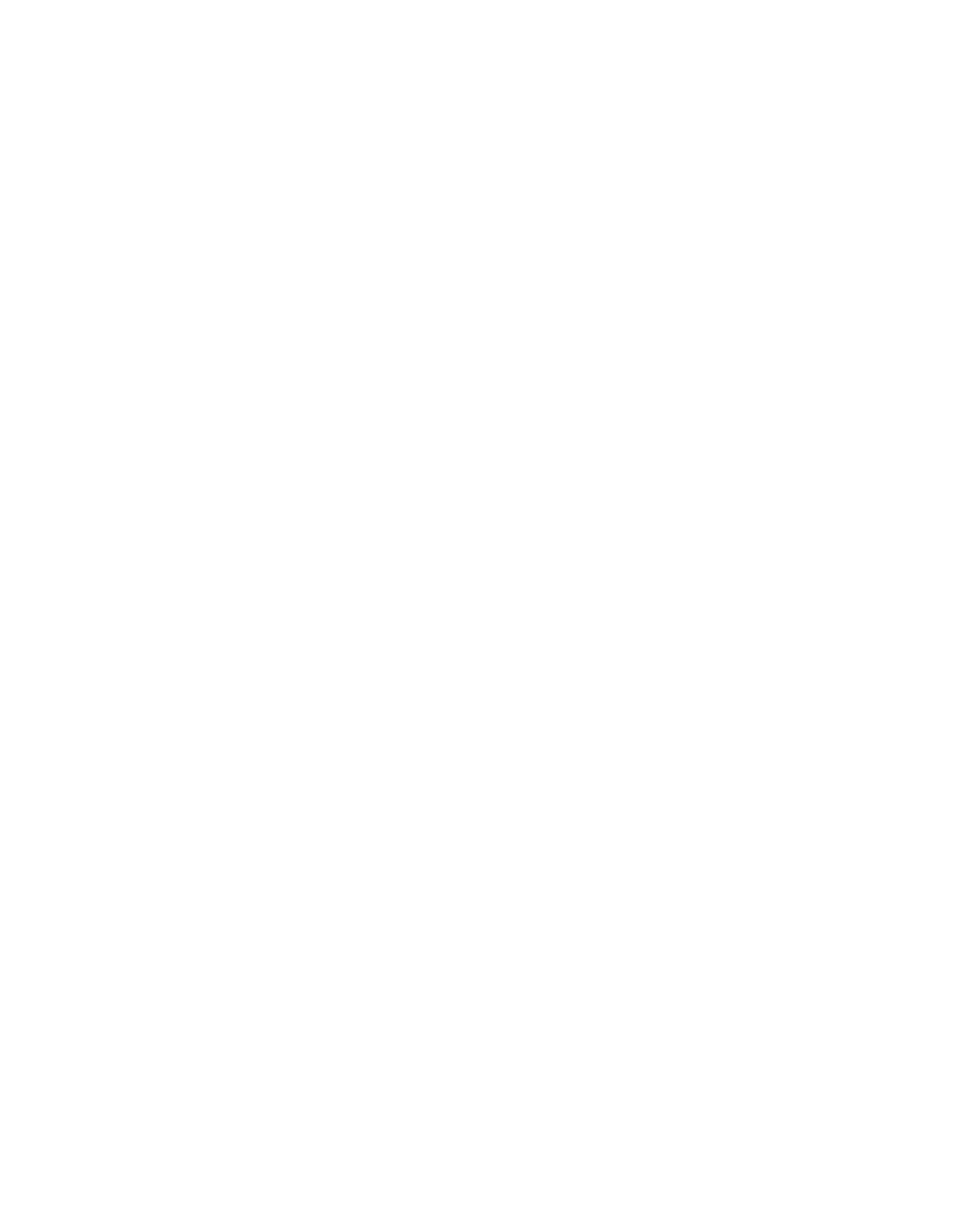# **AUTHORIZATION FOR RELEASE OF INFORMATION**

## **Request/Authorization for Release of Information**

|                                 |                                                                                                    |                            | Date of Birth |                                                                                                                   |
|---------------------------------|----------------------------------------------------------------------------------------------------|----------------------------|---------------|-------------------------------------------------------------------------------------------------------------------|
| the conditions below:           | hereby authorize the Creative Clinical Consulting, LLC/Center for Creative Arts Therapy to release |                            |               | information contained in my client records to the following individual(s) and/or organizations(s), and only under |
|                                 | 1. Name of person(s), organizations(s), address to whom disclosure is to be made:                  |                            |               |                                                                                                                   |
|                                 | Approximate dates of service at site from which information is requested:                          |                            |               |                                                                                                                   |
| 2. Information to be disclosed: |                                                                                                    |                            |               |                                                                                                                   |
| Diagnosis                       | $\Box$ Drug/Alcohol History                                                                        |                            | $\Box$        | <b>Treatment Summary</b>                                                                                          |
| Attendance                      | $\Box$ Mental Status Exam                                                                          |                            | $\Box$        | <b>Entire Record</b>                                                                                              |
| Progress<br>□                   | $\Box$ Physical Examination                                                                        |                            |               | $\Box$ Other                                                                                                      |
| $\Box$ Prognosis                | $\Box$ Discharge Summary                                                                           |                            |               |                                                                                                                   |
|                                 |                                                                                                    |                            |               |                                                                                                                   |
|                                 |                                                                                                    |                            |               |                                                                                                                   |
| 3. Purpose of disclosure:       | Provision of Mental Health Services                                                                | Billing Purposes<br>$\Box$ |               | $\Box$ Aftercare Planning                                                                                         |

## **4.** This release will expire on .

I understand that this Authorization is subject to revocation/withdrawal by me at any time in writing to the contact person at Creative Clinical Consulting, LLC/Center for Creative Arts Therapy except to the extent that action has already been taken to release this information. I have a right to inspect a copy of the health information to be released and if I do not sign this Authorization, the institution named above will not release my health information. The above named person/institution will not refuse to treat me based on whether I agree to allow my health information to be used and disclosed to others. If I refuse to release information, it may negatively impact my quality of care in that providers will not be able to coordinate care between each other which may limit my recovery. RE-DISCLOSURE: Notice is here-by given to the patient or legal representative signing this Authorization and the recipient named above that the health information disclosed under this Authorization may not be re-disclosed by the recipient to others without the written consent of this client. Federal law, rules and regulations prohibit the recipient from further disclosing any health information that may be included regarding diagnosis or treatment for Mental illness, HIV or drug/alcohol abuse.

| Client (12 years or older) Signature                | Date |  |
|-----------------------------------------------------|------|--|
| Parent/Guardian (children up to 18 years) Signature | Date |  |
| Parent/Guardian (children up to 18 years) Signature | Date |  |
| Therapist Signature                                 | Date |  |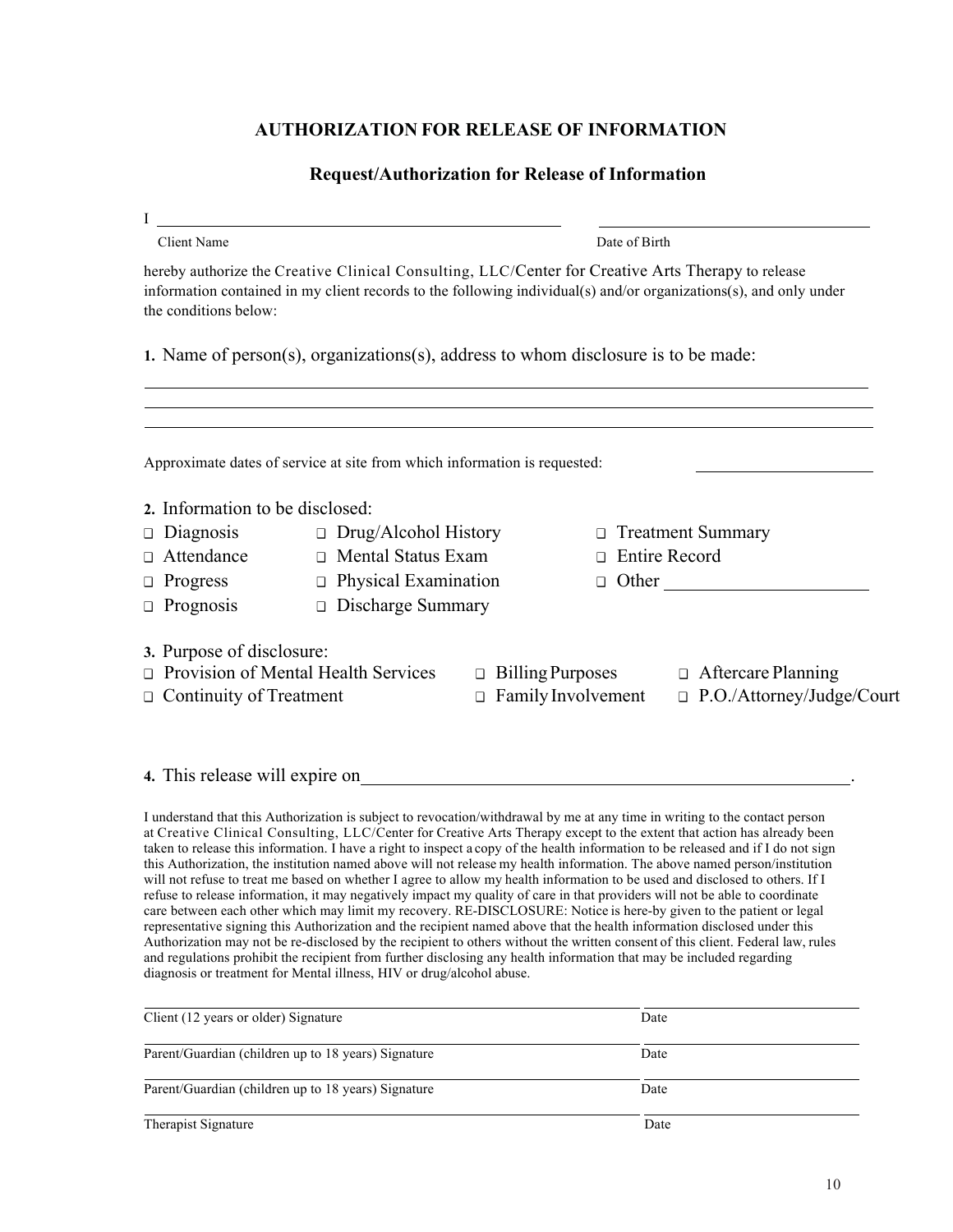# **CREATIVE CLINICAL CONSULTING,L.L.C./Center for Creative Arts Therapy NOTICE OF PRIVACY PRACTICES Version IV: 10/2014**

#### **THIS NOTICE DESCRIBES HOW PSYCHOLOGICAL AND MEDICAL INFORMATION ABOUT YOU MAY BE USED AND DISCLOSED AND HOW YOU CAN GET ACCESS TO THIS INFORMATION. PLEASE REVIEW IT CAREFULLY.**

#### **1. Uses and Disclosures of Protected Healthcare Information**

- **a. Creative Clinical Consulting, L.L.C./Center for Creative Arts Therapy may use or disclose your Protected Health Information (PHI) for treatment, payment and healthcare operation purposes with you written authorization.**
	- i. To help clarify these terms, here are some definitions:
		- 1. "PHI" refers to information in your health record that could identify you.
		- 2. "Treatment" is when your therapist provides, coordinates or manages your healthcare.
		- 3. "Payment" is when Creative Clinical Consulting, L.L.C./Center for Creative Arts Therapy obtains reimbursement for services.
		- 4. "Healthcare Operations" are activities that relate to the performance and operation of our practice.
- b. **Creative Clinical Consulting, L.L.C./Center for Creative Arts Therapy may use or disclose PHI for purposes outside of treatment, payment or healthcare operations, if we obtain your authorization prior to release of information.**
	- i. You may revoke all such authorizations of PHI at any time provided each revocation is in writing. You may not revoke an authorization to the extent that:
		- 1. Your therapist has acted on that authorization or
		- 2. If the authorization was obtained as a condition of obtaining insurance coverage. The law provides the insurer the right to contest the claim under the policy.

### 2. **Uses and Disclosures of PHI Without Your Authorization**

- a. **Therapists may use or disclose PHI without your consent or authorization in the following circumstances:**
	- i. **Consultation with other health and mental health professionals outside Creative Clinical Consulting/Center for Creative Arts Therapy.** During such consultations your therapist cannot reveal any information that identifies you without your written consent. All other professionals are also legally bound to keep the information confidential. In most cases your therapist will not tell you about these consultations unless it is beneficial to your work together. All consultations will be noted in your clinical record.
	- ii. **Teaching and supervision.** At times you therapist may refer to clinical cases for teaching or supervision purposes. In these situations your therapist will not reveal any information that could identify you. In most cases your therapist will not discuss these occurrences with you unless it is beneficial to your treatment.
	- iii. **Within Creative Clinical Consulting/Center for Creative Arts Therapy and Administrative.** At Creative Clinical Consulting L.L.C./Center for Creative Arts Therapy independent practitioners consult with each other regularly as a means of providing the highest quality of care to their clients. Creative Clinical Consulting, L.L.C./Center for Creative Arts Therapy also employs administrative staff. Your therapist may need to share protected information with these individuals for both clinical and administrative purposes such as scheduling, billing and quality assurance. All mental health professionals are bound by the same rules of confidentiality. All staff members have been given training about protecting your privacy and have agreed not to release any information outside of the practice without the oversight of a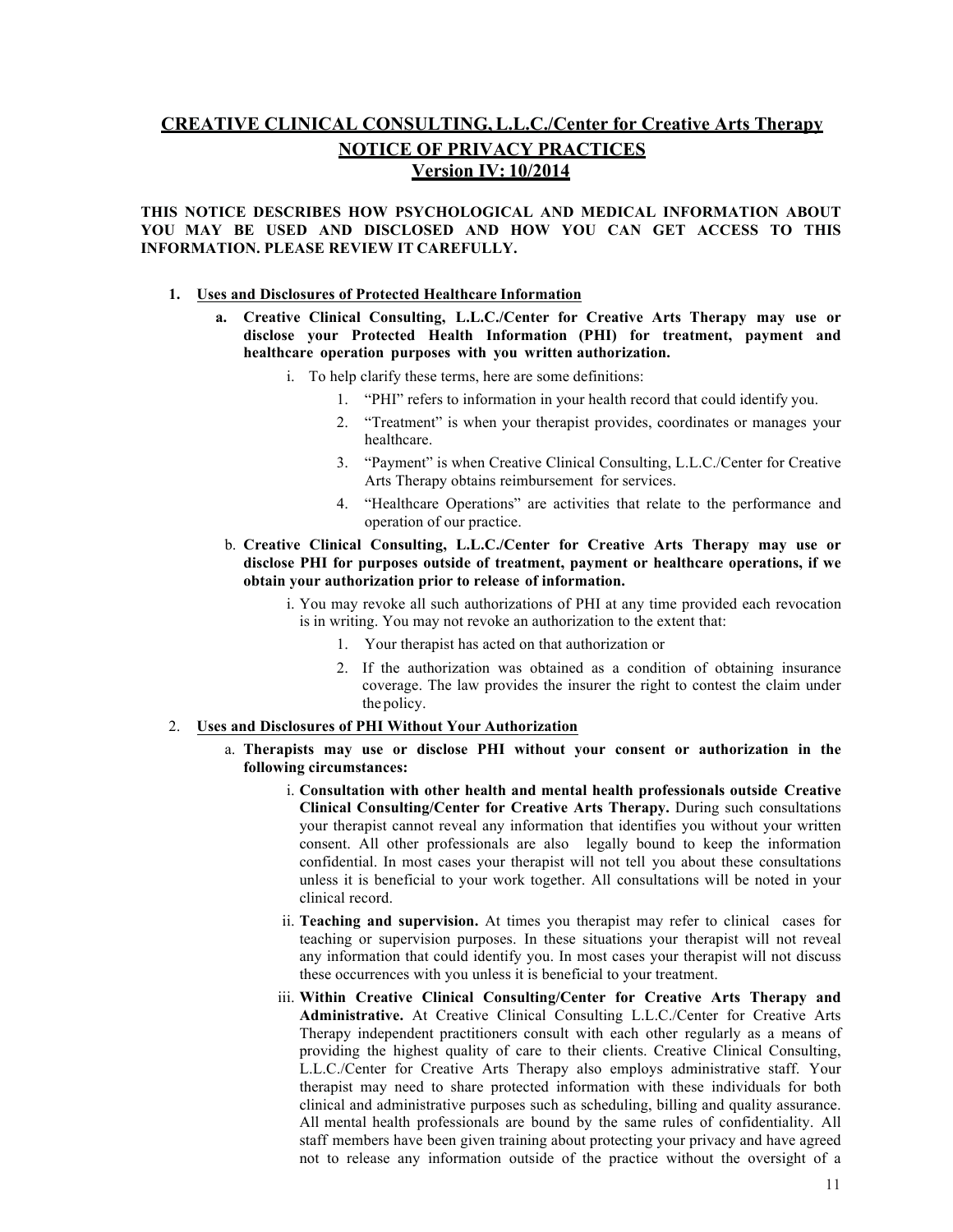professional staff member.

- iv. **If you are involved in a court proceeding.** Your therapist cannot disclose any protected information to the courts without a court order. If you are involved in or contemplating litigation, you should consult your attorney to determine whether a court would be likely to order your therapist to disclose information. In some cases, including but not limited to child custody proceedings and situations in which your emotional condition is an issue, a judge may require your therapist to testify in court. If it is your decision to open your protected information to the courts, please be advised that not only your clinical chart (PHI) may be opened but the Psychotherapy Notes that your therapist might keep in a separate file may be brought into the court, even if that is not what you wish. Unfortunately, once you offer your record for the court, you may not choose what is disclosed. It is advisable that you review records with your therapist and your attorney before making such a decision.
- v. **Government.** If a government agency is requesting information for health oversight activities, your therapist may be required to provide it for them.
- vi. **Malpractice Suits.** If you file a lawsuit against your therapist, they may disclose all of your record (including PHI and Psychotherapy Notes) regarding you to defend themselves.
- vii. **Workman's Compensation.** If you file a worker's compensation claim and your therapist is rendering treatment or services in accordance with the provisions of Illinois Worker's Compensation law, your therapist must, upon appropriate request, provide a copy of your record to your employer or their designee.
- 3. **Therapists are mandated reporters and as such have the legal obligation of notifying appropriate authorities in the following situations. Please note that these situations are handled with the utmost care to protect those at risk for harm and with respect to the clients broken confidentiality.**
	- a. **If your therapist believes you present a clear, imminent risk of serious physical or mental injury or death to yourself,** they are required to take protective actions that can include notifying the police, seeking hospitalization or releasing relevant information to friends or family in order to keep you safe.
	- b. **If your therapist has reasonable cause to believe that a child under 18 known to them in their professional capacity may be abused or neglected by a parent, caretaker or other person responsible for the child's welfare,** the law requires that they file a report with the local office of the Department of Children and Family Services. Once a report is filed your therapist may be required to provide additional information.
	- c. **If your therapist has reason to believe that an adult over 59 years old, or under 60 years old and disabled, has been abused, neglected or financially exploited in the preceding 12 months,** the law requires them to file a report with the agency designed to receive such reports by the Department of Aging. Once such a report is filed your therapist may be required to provide additional information.
	- d. In accordance with **Illinois Firearm Concealed Carry Act of 2013** if you are determined to be a clear and present danger to yourself or others, developmentally disabled or intellectually disabled your therapist may be responsible for reporting your mental health information to the **Illinois Department of Human Services.**

#### 4. **Patient Rights and Therapist Duties**

- a. **Patient Rights**
	- i. **Right to Request Restrictions –** You have the right to request restrictions on certain uses and disclosures of PHI. However, we are not required to agree to a restriction you request.
	- ii. **Right to Receive Confidential Communication by Alternative Means and at Alternative Locations –** You have the right to request and receive confidential communications of PHI by alternative means and at alternative locations. For example, you may request all written communication be sent to an address other than your home address.
	- iii. **Right to Inspect and Copy –** You have the right to inspect and obtain a copy or PHI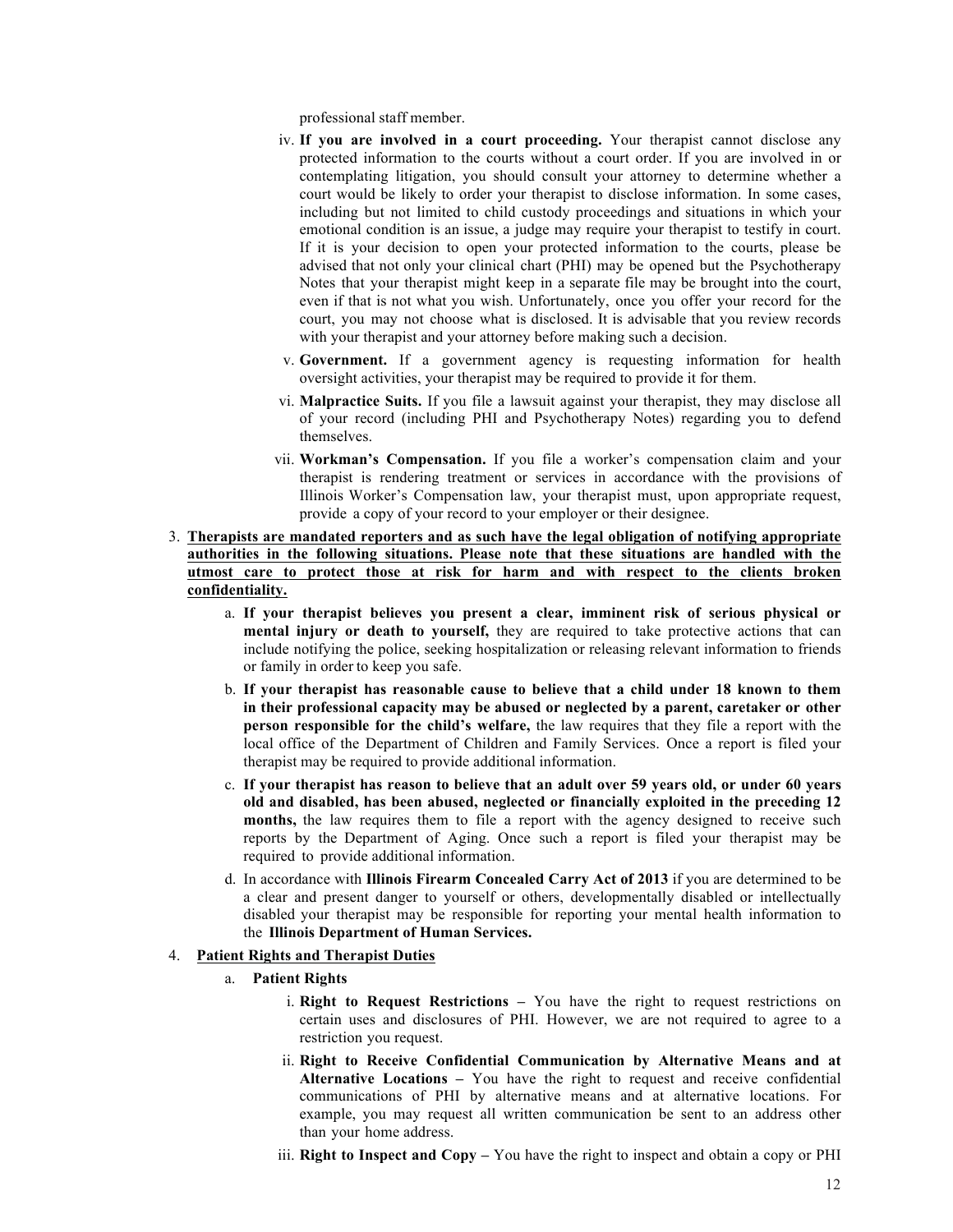in our mental health and billing records used to make decisions about you for as long as the PHI is maintained. On your request, your therapist will discuss with you the details of the request for access process.

- iv. **Right to Amend –** You have the right to request an amendment of PHI for as long as the PHI is maintained in the record. Your request may be denied. On your request your therapist will discuss with you the details of the amendment process.
- v. **Right to an Accounting –** You generally have the right to receive an accounting of disclosures of PHI. On your request your therapist will discuss with you the details of the accounting process and when if applies.
- vi. **Right to a Paper Copy of Notice of Privacy Practices –** You have the right to obtain a paper copy of this notice from Creative Clinical Consulting, L.L.C./Center for Creative Arts Therapy upon request.

### b. **Therapist Duties**

i. Your therapist is required by law to maintain the privacy of PHI and to provide you with a notice of their legal duties and privacy practices with respect to PHI.

### 5. **Statement of Independence**

a. Creative Clinical Consulting, LLC/Center for Creative Arts Therapy is comprised of multiple independent practitioners. That said, Creative Clinical Consulting, LLC/Center for Creative Arts Therapy is not responsible for the actions of the other professionals at Creative Clinical Consulting, LLC/Center for Creative Arts Therapy. Although independent from other practitioners, we sometimes consult with them regarding our Clients' situations. By signing below you grant your therapist permission to consult with the other practitioners at Creative Clinical Consulting

### 6. **Questions and Complaints**

- a. If you have questions about this notice, disagreement wish a decision made about access to your records or other concerns about your privacy rights, please talk to your therapist.
- b. If you believe that your privacy rights have been violated and wish to file a complaint with Creative Clinical Consulting, L.L.C./ Center for Creative Arts Therapy, you may send your written complaint to Creative Clinical Consulting, L.L.C./ Center for Creative Arts Therapy and to the Secretary of the U.S. Department of Health and Human Services.

### 7. **Effective Date, Restrictions and Changes to Privacy Policy**

a. The terms of this notice are unchanged since our first version, and thus have been in effect since December 31, 2014. We reserve the right to change the privacy policies and practices described in this notice, and make those changes effective for all protected information that we maintain. You will be notified if such changes occur. We will post a new notice in the waiting area, post the revised notice on our website, and have paper copies available. If substantial changes are made to this agreement and you are no longer in treatment with us, you will receive notification via mail within 60 days of the revision. If we fail to attempt to contact you then we are required to abide by the terms currently in effect.

| Client (12 years or older) Signature                | Date |  |
|-----------------------------------------------------|------|--|
| Parent/Guardian (children up to 18 years) Signature | Date |  |
| Parent/Guardian (children up to 18 years) Signature | Date |  |
| Therapist Signature                                 | Date |  |